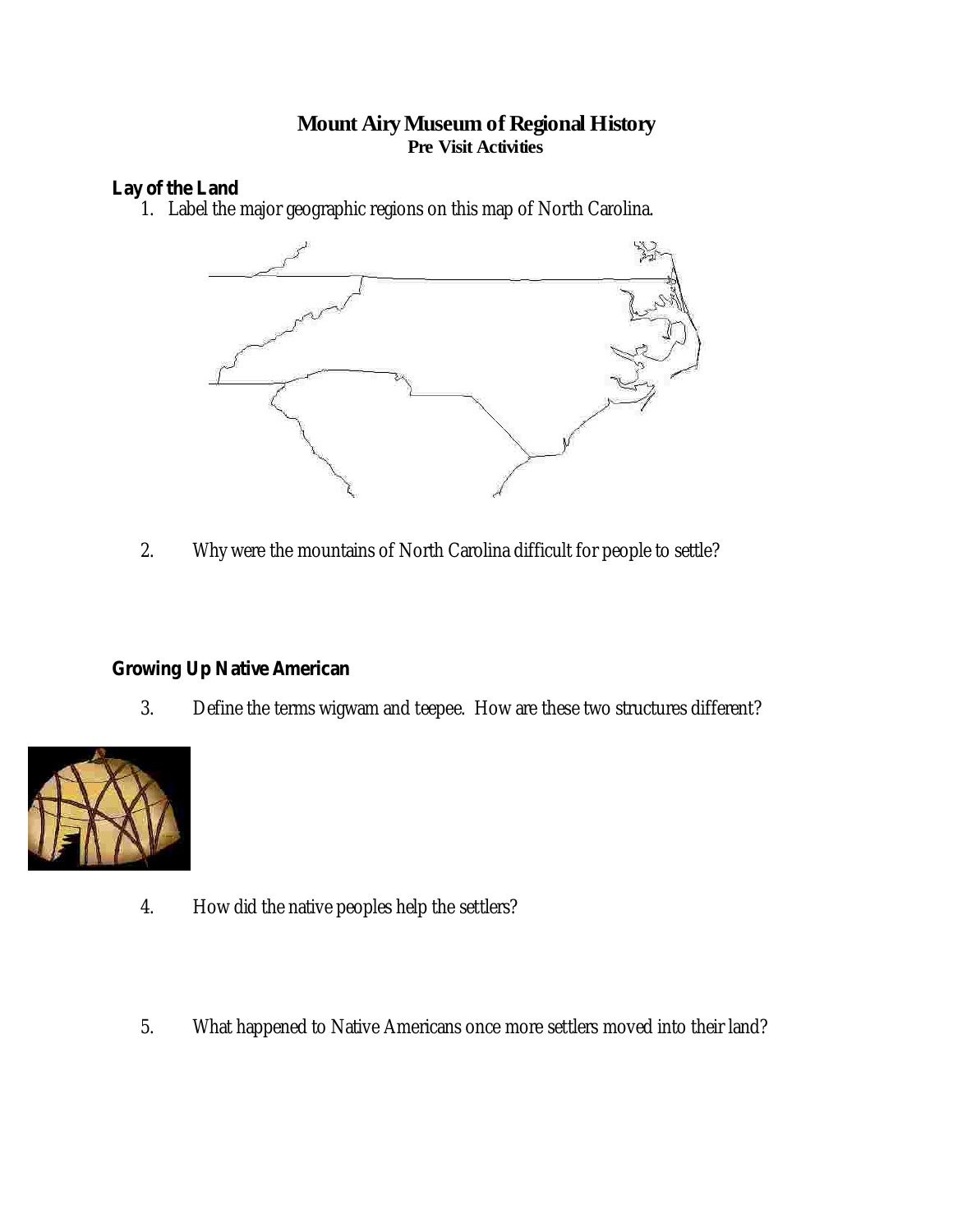6. How did children play a role in village life for Native Americans?

**Movin' Along**

- 7. Define these key terms and people: Great Wagon Road, the Scots-Irish, the Germans and the Moravians.
- 8. Why was trade important to the early settlers?
- 9. What year did settlers begin to move from the Coastal Plain to the Mountain region of North Carolina?



## **Life on the Frontier**

10 Why was water so important to settlers? Be sure to define the term grist mill in your answer.



- 11 What was daily life like on the North Carolina frontier?
- 12 Why do you think settlers began to move from other areas to North Carolina's mountains?